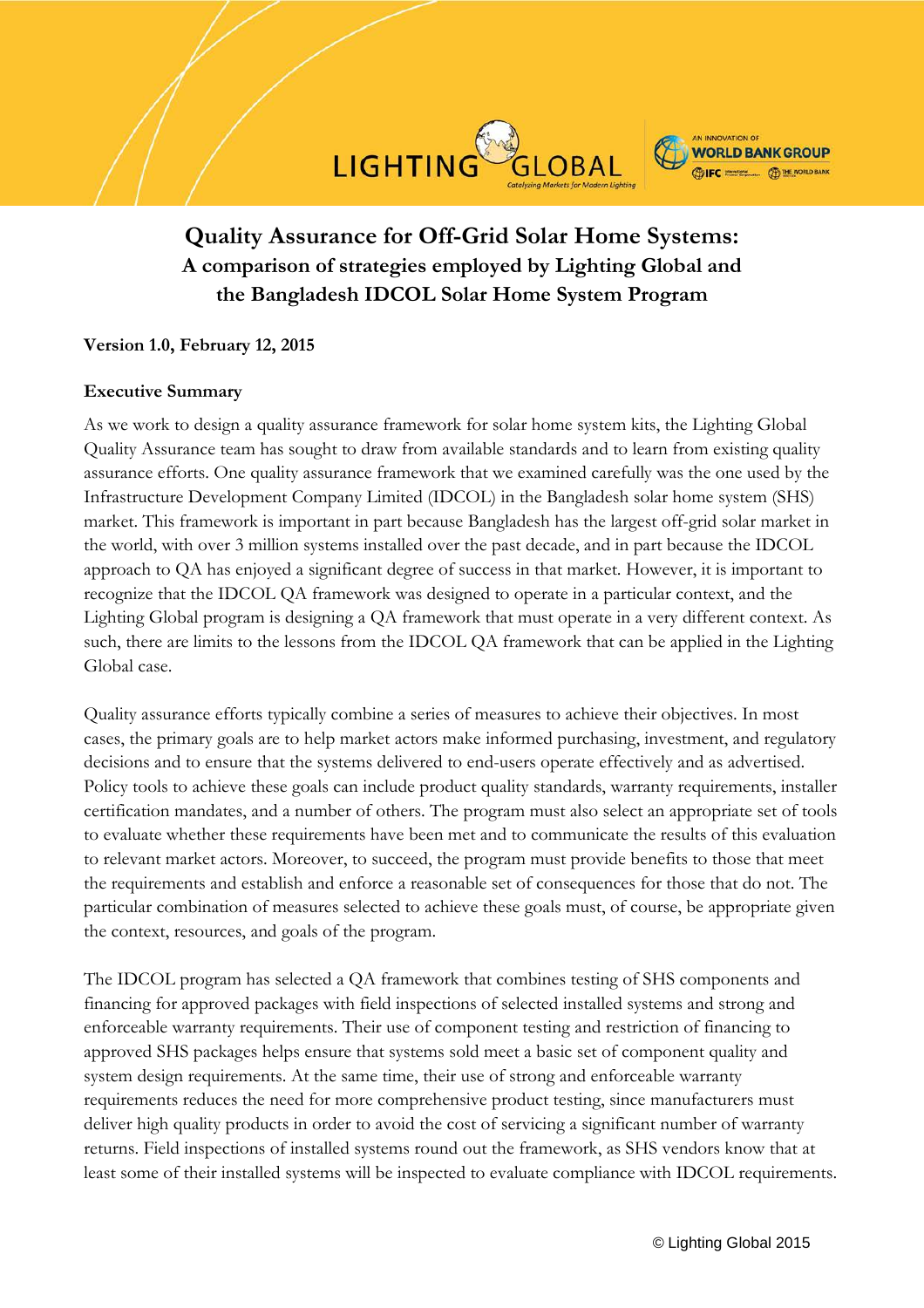This approach is logical in the Bangladesh market, given IDCOL's position in the sector and the limited geographic extent of the market.

The Lighting Global Quality Assurance program has goals that are similar to IDCOL's Bangladesh program, but it operates with a different set of resources and in a very different context. It is therefore unsurprising that its approach to quality assurance differs from the IDCOL approach in some key ways. The most important differences between the programs are as follows:

- 1) The IDCOL program is designed to operate in a single, densely populated country with a physical area of about 150,000 km<sup>2</sup>. Because the market is geographically bounded, IDCOL can carry out field inspections and market monitoring throughout its operating area at a reasonable cost. Lighting Global is operating in an international market that involves a number of countries on multiple continents. As a result, while market monitoring is important element of its framework, it would be cost prohibitive for Lighting Global to rely on a QA strategy that relies heavily on widespread monitoring of warranty servicing or installation quality.
- 2) IDCOL provides long-term concessional financing for the sale of SHSs in Bangladesh that is more generous than commercial market financing, as well as a grant subsidy to consumers that is in the process of being phased out. The level of support is significant, and it is very difficult for SHS manufacturers and vendors to compete successfully in the Bangladesh market without participating in the IDCOL framework. As such, IDCOL has considerable leverage over market participants, and engagement with its QA program – while not technically mandatory to operate in Bangladesh – is essential for market success since products that do not meet the IDCOL requirements risk losing program support. While engagement with Lighting Global and its associated programs (Lighting Africa and Lighting Asia) provides considerable benefits to participating companies, the program does not involve the type of financial support offered by IDCOL. Moreover, while some financial institutions and distributors have expressed interest to work exclusively with SHS kits that have been quality assured through the Lighting Global framework, participation in the Lighting Global QA system is entirely voluntary. In short, Lighting Global does not exercise (or seek) the same degree of leverage with regard to participating companies that IDCOL enjoys. This limits Lighting Global's ability to effectively utilize and enforce certain types of QA measures such as compliance with mandatory warranty terms. As a result, Lighting Global must rely more heavily on measures such as system level product testing than on enforcement of warranty terms.
- 3) As a result of the two key differences above, the IDCOL approach is focused largely on component level QA for systems that are sold in pre-approved configurations. Under this arrangement, the components of SHSs must be tested and approved before they can be used in an IDCOL financed SHS. Moreover, the components must be configured into a package that meets IDCOL system design requirements and must be sold with a warranty that meets IDCOL's requirements. Compliance of SHSs with IDCOL specifications is then assured through extensive monitoring, technical audits, field inspections, and the enforcement of financial penalties. Lighting Global, on the other hand, operates in an international market context, and – in order to fully enable manufacturer innovation – it does not seek to limit the range of system design configurations that a company might offer. In this context, a framework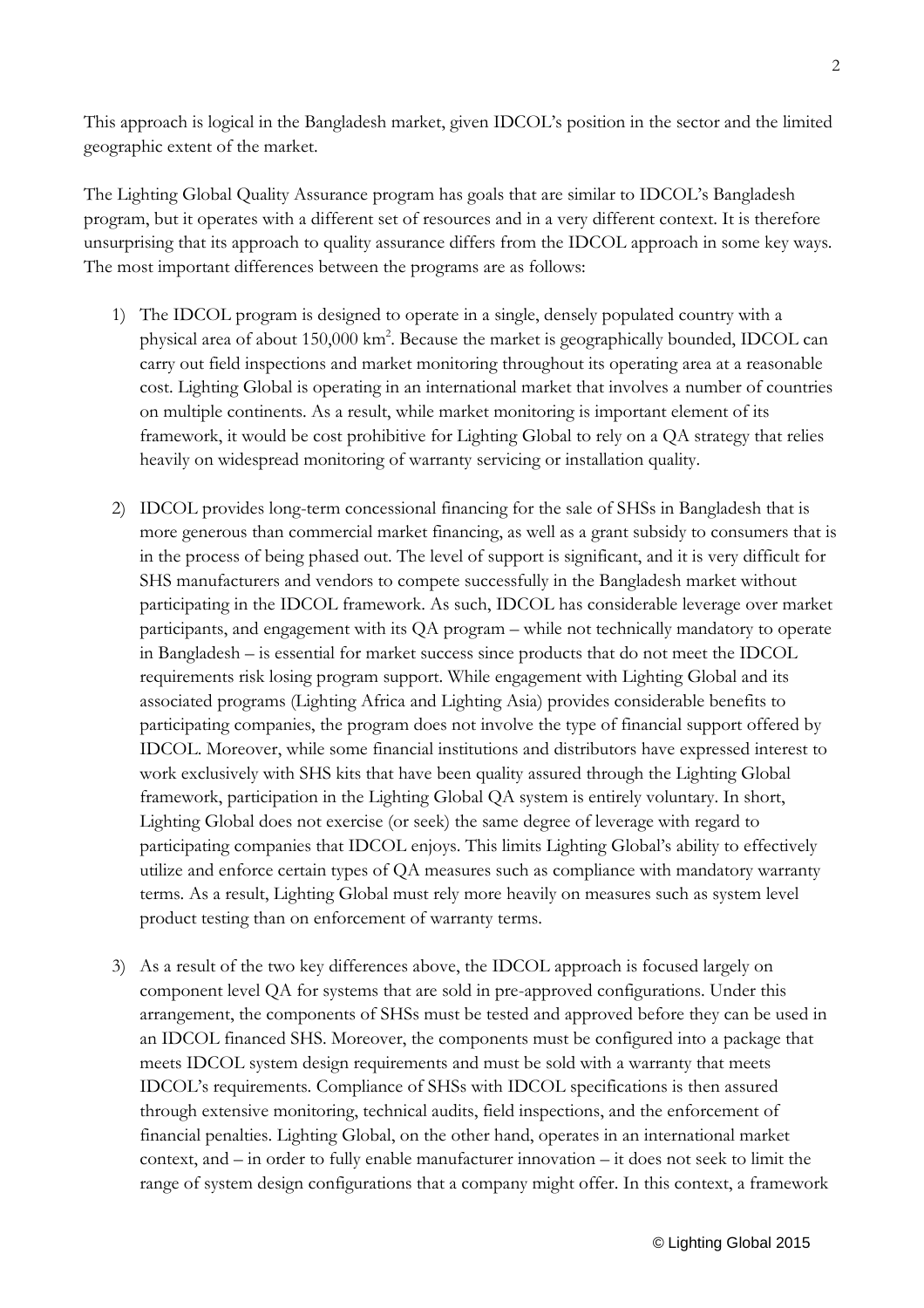that focuses on evaluation of system level quality and performance against truth-in-advertising and a set of selected durability metrics provides a rigorous yet cost effective approach while also providing manufacturers with design flexibility. In the Lighting Global QA framework, complete systems are selected using random warehouse sampling and are tested using internationally accepted methods. Market level testing is then carried out periodically to ensure compliance.

In designing its quality assurance strategy, Lighting Global has sought to develop a rigorous, yet cost effective approach that matches its goals, resources, and context. The approach uses a combination of system level testing of complete products/kits and market check testing to verify the quality and performance of off-grid solar systems. This approach has been applied successfully to off-grid pico-solar products, and the program is working to extend a similar framework to cover plug and play SHS kits. The overarching goal is to develop a program that will be applicable across many countries, thereby enabling companies to reach many markets by having their products evaluated through a single framework. It is our view that the approach taken offers a very cost effective strategy to rigorously ensure quality across multiple markets. We nonetheless remain open to new strategies and ideas that seek to improve the effectiveness of the effort. A comparison of key aspects of the two QA frameworks is provided in Table E.1.

| Aspect                             | <b>IDCOL SHS Program</b>                                                                                                                                                                                                                                                                                           | <b>Lighting Global Program</b>                                                                                                                                                                                                                                                                                               |
|------------------------------------|--------------------------------------------------------------------------------------------------------------------------------------------------------------------------------------------------------------------------------------------------------------------------------------------------------------------|------------------------------------------------------------------------------------------------------------------------------------------------------------------------------------------------------------------------------------------------------------------------------------------------------------------------------|
| Purpose                            | Support rural electrification goals by delivering<br>concessional finance to off-grid consumers to<br>install SHSs and supporting the sustainability of<br>the installations through a QA framework.                                                                                                               | Support the commercial development of markets<br>for affordable, quality assured off-grid lighting and<br>energy products in order to promote increased<br>access to modern energy products and services.                                                                                                                    |
| Geography                          | Operates only in Bangladesh.                                                                                                                                                                                                                                                                                       | Operates in an international market involving a<br>number of countries on multiple continents.                                                                                                                                                                                                                               |
| <b>QA Testing</b><br>Approach      | Component-based testing - Each SHS component<br>model must be tested and approved before it can<br>be used in an IDCOL financed SHS. Systems must<br>consist of pre-approved configurations of qualified<br>components. Five percent of newly installed<br>systems are inspected before funds are disbursed.       | System-based testing - Companies voluntarily<br>submit their pico-solar products (or in future,<br>complete SHS kits) for testing. Testing includes<br>both system and component level evaluation. Test<br>results are valid for two years.                                                                                  |
| <b>Testing</b><br><b>Standards</b> | SHS specifications developed specifically for use in<br>Bangladesh for the IDCOL SHS Program. PV<br>modules are evaluated using IEC standards.                                                                                                                                                                     | Pico-solar testing methods developed for use<br>internationally and institutionalized in IEC 62257-<br>9-5. The SHS kit testing methods in development<br>will be submitted to the IEC for publication.                                                                                                                      |
| Field<br>Monitoring                | Technical inspectors are employed throughout the<br>country to continuously inspect SHSs, a call center<br>number is provided to all customers to report<br>issues, and independent technical audits are carried<br>annually to inspect and test products from<br>households, partner organizations and suppliers. | Products that meet the program's quality standards<br>are subject to market check testing at any time to<br>ensure that they continue to provide the same level<br>of quality and performance. Samples for market<br>check testing are collected from retail locations<br>without prior notice and tested by qualified labs. |
| Warranties                         | A range of minimum warranties are required for<br>each component including at least 20 years for PV<br>module power output, 3 or 5 years for batteries,<br>and 3 years for charge controllers and LED lights.                                                                                                      | Companies are required to offer a minimum 1-year<br>warranty for pico-solar products. For SHS kits, a<br>warranty of at least 3 years on the system and 2<br>years on the battery is being proposed.                                                                                                                         |

Table E.1 Summary Comparison of the Lighting Global and IDCOL Quality Assurance Frameworks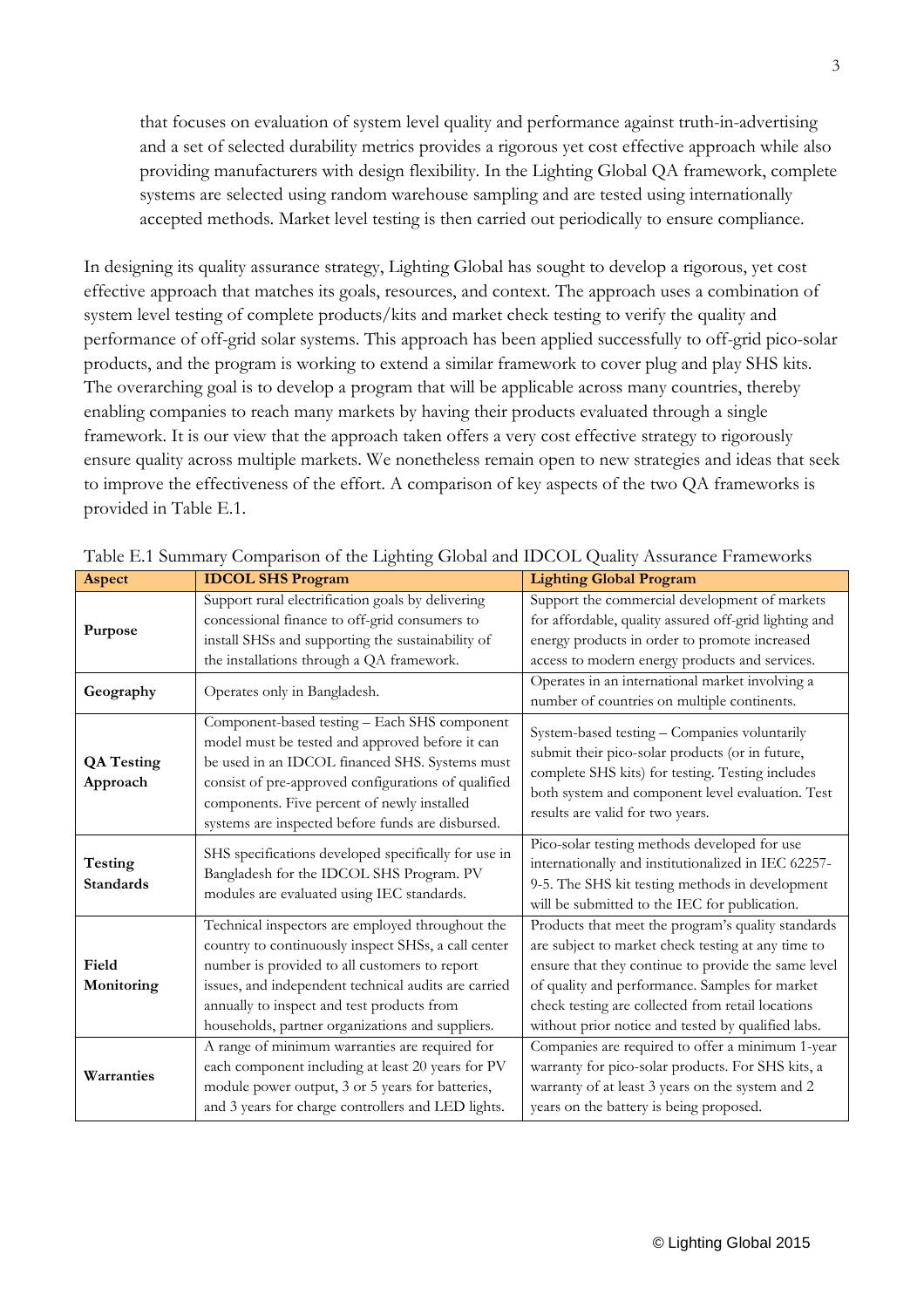The sections that follow provide a more detailed overview of the key elements of the IDCOL SHS program QA framework for the Bangladesh SHS market, an overview of the Lighting Global QA framework, and a conclusion.

## **1. Summary of the IDCOL Solar Home System (SHS) Program**

IDCOL is a Bangladeshi Government-owned financial institution that is implementing a large-scale solar home system (SHS) program in Bangladesh. IDCOL has invested about US\$600 million so far, and the program has successfully financed 3.2 million SHSs as of October 2014. IDCOL projects that by 2016 it is likely to have invested a billion dollars cumulatively, and it has a target of financing 6 million SHSs by 2017. The funding for the program flows from multilateral agencies/donors (such as the World Bank) to the Government of Bangladesh and then to IDCOL. Loans and grants are provided by IDCOL to Partner Organizations (POs), such as NGOs and private sector companies, that identify customers, provide micro-credit, install the SHSs, and provide after-sales service. No collateral is required from customers, and the repayment terms are designed so that monthly instalment payments are competitive with equivalent kerosene costs. This approach builds upon Bangladesh's long history with microfinance and its pre-existing microfinance network. IDCOL also provides training and marketing and monitors the implementation of the program (including quality assurance, or QA). The program structure is illustrated in Figure 1, below.



Figure 1. IDCOL Solar Home System (SHS) program structure (Islam, 2014)

IDCOL ensures quality through an approach that combines standards with inspection and monitoring. The sections that follow provide a brief overview of the IDCOL quality assurance framework, including topics related to component standards, warranty requirements, market monitoring, and consequences for noncompliance.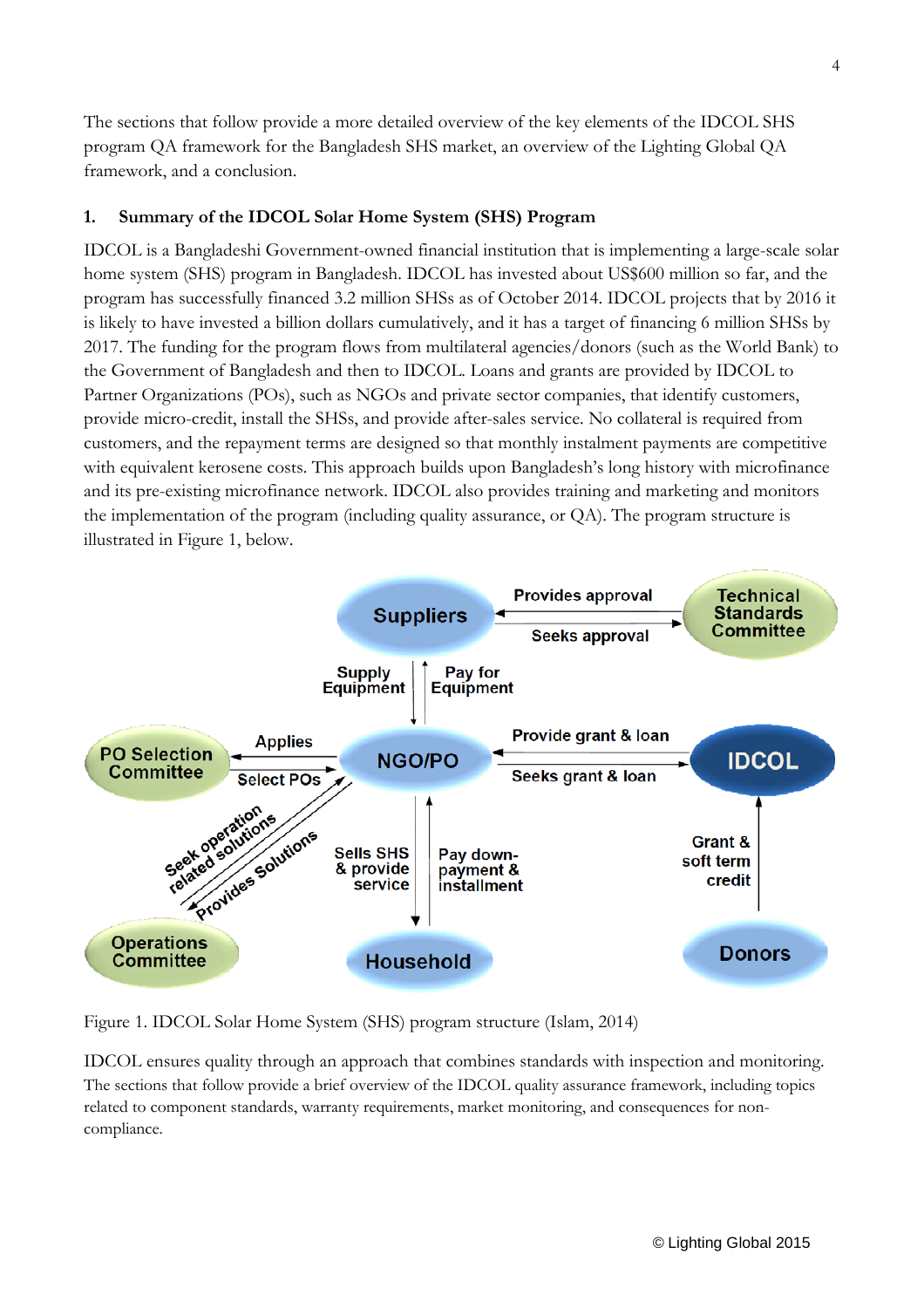## **1.1 SHS and Components Standards**

An independent Technical Standard Committee (TSC), consisting of 6 members, maintains a "Technical Specifications For Solar Home Systems" document, which is available on the IDCOL website [here.](http://idcol.org/download/a86508e6f1ecc4bf3ac0f1c8ed6038cb.pdf) This document defines the technical and warranty specifications that systems and components must meet in order to be financed under the IDCOL SHS program. Components in particular must be approved by the TSC and included on IDCOL's lists of approved SHS equipment. The TSC maintains approved component lists for batteries, charge controllers, compact florescent lamps (CFL), LED lamps and lanterns, photovoltaic (PV) modules, DC-DC converters, and appliances. The approval fees to be paid to IDCOL are summarized in Table 1. As noted below, these fees do not include the cost of component testing.

| Component                                             | <b>Fee Per Model</b><br>(Bangladeshi Taka) | <b>Fee Per Model</b><br>(Converted to US Dollars <sup>1</sup> ) |
|-------------------------------------------------------|--------------------------------------------|-----------------------------------------------------------------|
| PV module                                             | 10,000                                     | 130                                                             |
| <b>Battery</b>                                        | 10,000                                     | 130                                                             |
| Charge controller                                     | 5,000                                      | 65                                                              |
| LED lamp/tube light/bulb                              | 5,000                                      | 65                                                              |
| CFL, DC-DC converter, energy meter, cable, TV,<br>fan | 5,000                                      | 65                                                              |

The minimum required warranties for the respective components are listed in Table 2.

|  |  |  |  |  | Table 2. Minimum required warranty periods for SHS components under the IDCOL framework |
|--|--|--|--|--|-----------------------------------------------------------------------------------------|
|--|--|--|--|--|-----------------------------------------------------------------------------------------|

| <b>Component</b>                                                                                                                                                                                        | Warranty |
|---------------------------------------------------------------------------------------------------------------------------------------------------------------------------------------------------------|----------|
| PV module (power output)                                                                                                                                                                                | 20 years |
| Pole mount module supporting structure                                                                                                                                                                  | 10 years |
| Battery (in systems sized above 30 Wp)                                                                                                                                                                  | 5 years  |
| Battery (in systems sized 30 Wp and below), charge controller, DC-<br>DC Converter, energy meter, LED lamp/tube light/bulb, cables<br>used for wiring, switches-socket and other accessories-appliances | 3 years  |
| PV module (defects and/or failures)                                                                                                                                                                     | 2 years  |
| CFL / fluorescent lamp, built-in rechargeable battery for LED<br>lantern                                                                                                                                | 1 year   |
| System-integrated parts and labor                                                                                                                                                                       | 6 months |

To have a component approved, the component supplier must submit a number of documents to the TSC and pay the associated approval fee. Documents required include: a letter to IDCOL, a test report from a local authorized testing institution, certificates that the component meets certain international standards related to quality and environmental health and safety, a specification sheet, a warranty certificate, agreements, an audit report and a company profile.

The TSC defines the technical specifications that components must meet to be approved. Suppliers provide their components to a local authorized testing institution that evaluates the components against

<span id="page-4-0"></span> $\overline{a}$ <sup>1</sup> Using the 2014 average exchange rate of 77.6 Bangladeshi Taka per US Dollar and rounded to two significant figures.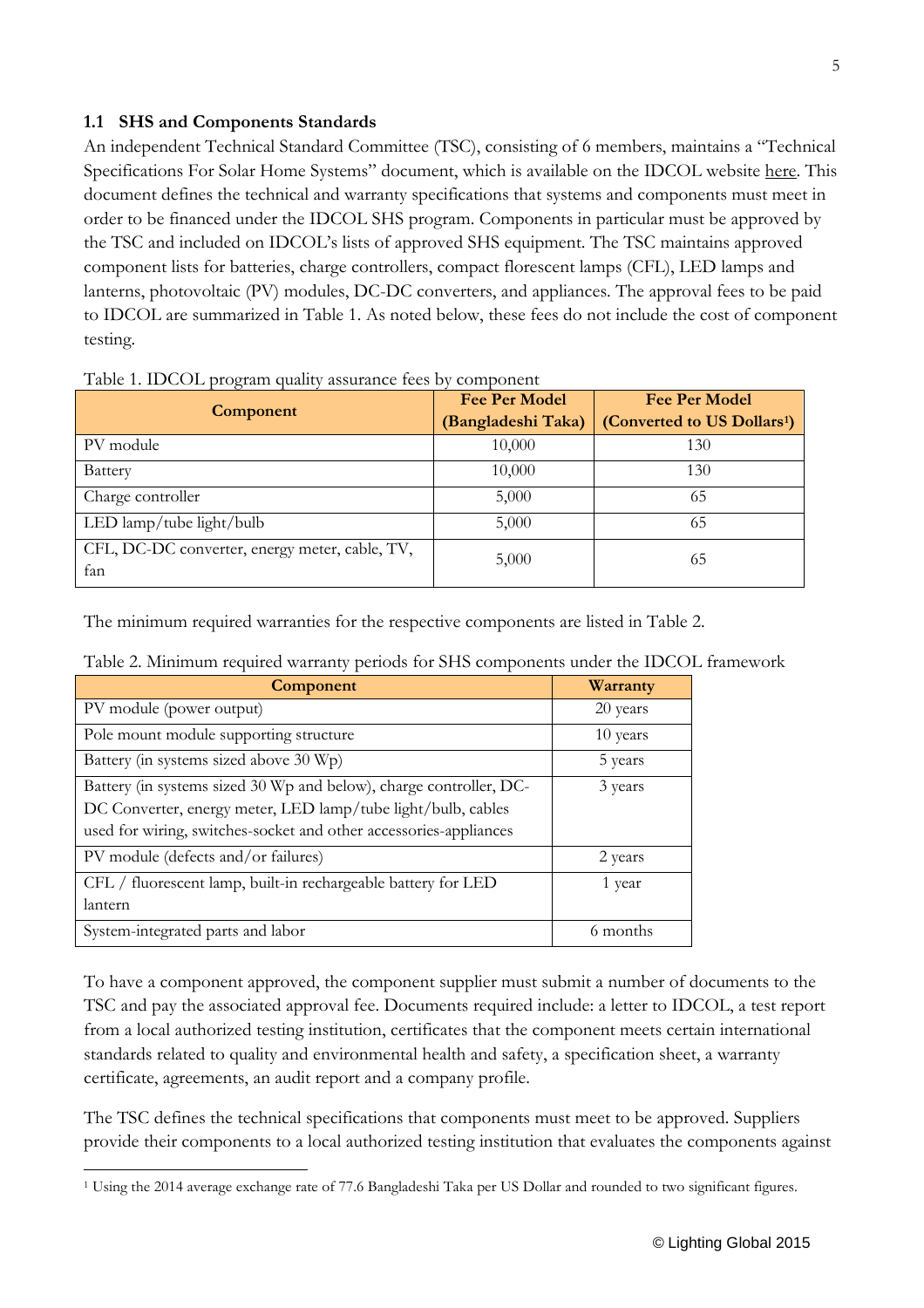the specifications. In some cases, the test methods that are specified for the evaluation of components are included in international standards such as IEC 61215 and IEC 61646, which are used to evaluate crystalline and amorphous silicon photovoltaic solar modules, respectively. However, internationally accepted test methods are not specified for component testing in all cases (e.g. internationally accepted test methods are not specified for batteries and charge controllers). Once testing has been completed, the resulting test report is provided to the TSC. Each testing institution charges its own set of fees for conducting the tests; these fees are in addition to the fees charged by IDCOL listed in Table 1, above. Compared to the cost of product testing at international commercial test labs, the fees charged in Bangladesh appear to be reasonably low.

The local authorized testing institutions have the capability to carry out testing of all components except PV modules. For PV modules, certificates produced by international labs are accepted. Bangladesh University of Engineering and Technology (BUET) is currently in the process of receiving funding to establish a full PV testing laboratory that can be used to test PV modules according to the relevant IEC standards. It is scheduled to begin operation in 2015.

#### **1.2 Inspection & Monitoring**

There are a number of checks and balances involved in IDCOL's QA framework for SHS, detailed as follows. The costs for the activities described below are borne by donors and IDCOL. The costs are not borne directly by component suppliers or POs.

- **Technical inspectors** IDCOL has technical inspectors/engineers, numbering about 150 as of November 2014 and based in 12 regional inspection offices. Originally, funds were only disbursed by IDCOL to POs after each new SHS installation had been inspected. As the program has grown substantially, the inspectors are now just required to inspect 5% of newly installed SHSs before funds are disbursed. Each inspector is able to inspect around 300 randomly selected SHS installations per month, and information on inspections is entered into a central database. If an inspector determines that a SHS does not meet the technical specifications, then the responsible PO is advised to fix the problem within a certain time. Future disbursements against the SHS are withheld by IDCOL until the problem is resolved. Re-inspection checks of inspected systems are also carried out by IDCOL officials. Inspections are also intended to be carried out by representatives of POs who are responsible for collecting monthly installments. IDCOL has advised that more than 50% of installed systems have actually been inspected and the cost of the inspections is less than \$1 per system. The cost of the inspections is divided evenly between donors (50%) and IDCOL (50%).
- **Call center** IDCOL has set up a call center for receiving complaints directly from customers. The call center numbers are provided to the customers during the installation of the SHS and printed in big lettering on charge controllers. The call center is operated by two full-time staff members, and IDCOL advised that the call center receives up to 100 calls per day. IDCOL relays reported problems to the respective PO and advises the PO on how to fix the problem. Future disbursements to the PO for the affected SHSs are withheld until the problem is resolved. IDCOL verifies the status of the problem by calling the customers directly.
- **Independent technical audits** Under the program, a technical audit of system components is periodically carried out by a third party. This is intended to occur at least once a year and involves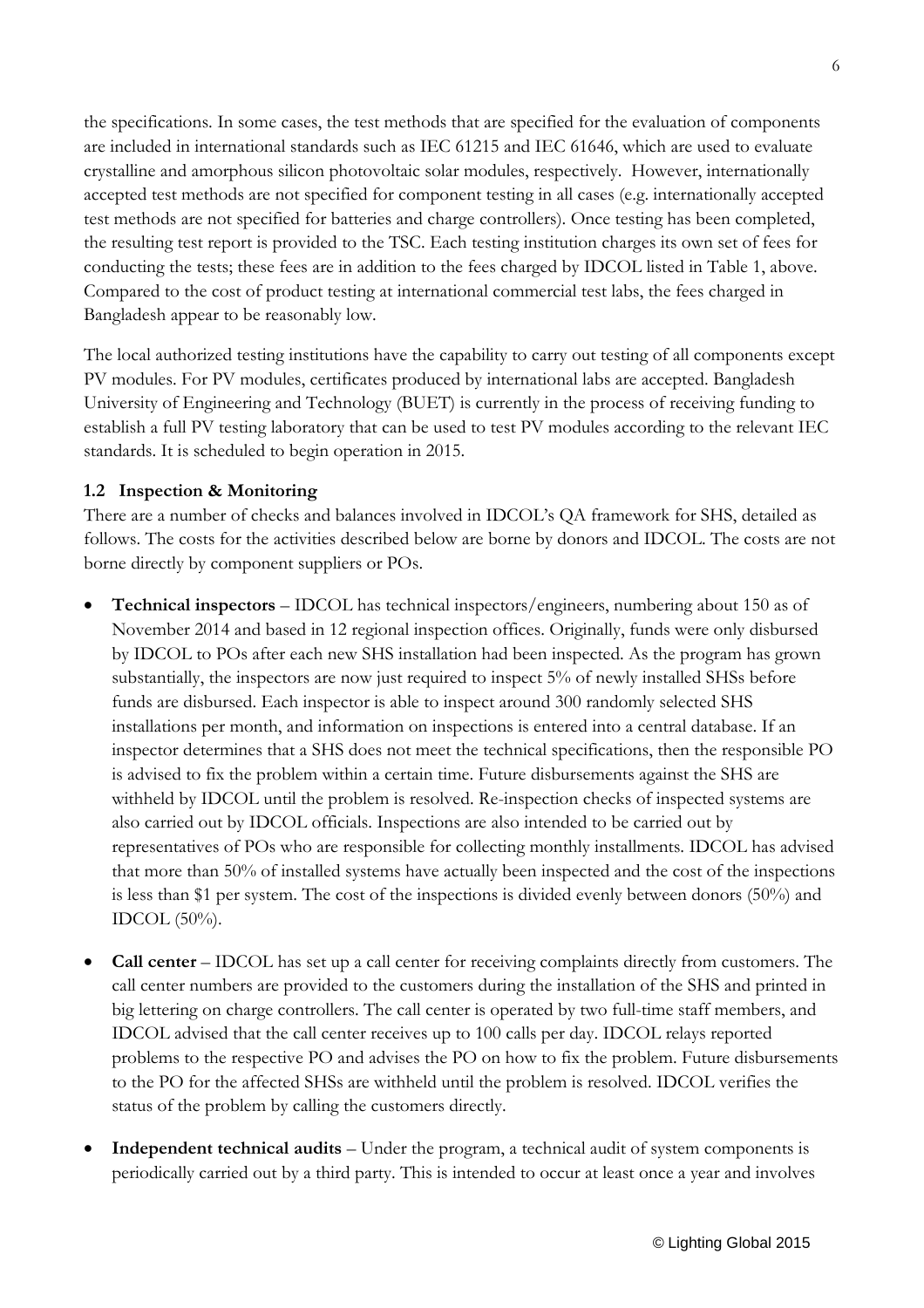inspecting and testing products from individual households and collecting samples from POs and suppliers. The audit process takes 6-7 months and the results of the audit are shared with the respective POs as well as the suppliers. IDCOL follows up on whether the problems identified through audits have been addressed. POs and suppliers can be penalized as a result of the audit. The current independent technical audit is being carried out by BUET.

• **Training programs** – IDCOL provides training programs for inspectors, PO trainers and staff, customers, and technicians in order to ensure proper installation, operation and maintenance of SHSs.

This section has provided a description of key aspects of the IDCOL quality assurance program for SHS. In the section that follows, we will present a brief summary of the approach that Lighting Global has proposed with regard to SHS QA for comparison purposes.

## **2. Summary of the Lighting Global QA Framework and Extension into SHS Kits**

Lighting Global supports the modern off-grid lighting market through the Lighting Global QA framework. The program is designed to provide rigorous quality assurance for off-grid energy products across a number of country and regional markets on multiple continents at a reasonable cost to the program and participating companies. Over the past five years, this quality assurance program has grown to become the leading international framework for pico-solar products. In Sub Saharan Africa alone, sales of products that have met the program's minimum quality standards have exceeded six million units. Key aspects of the QA framework are illustrated in Figure 2 below. Over the next year, Lighting Global will begin to extend support to "plug-and-play" direct current (DC) solar home system kits. The current Lighting Global QA framework for pico-solar products and other related off-grid lighting systems will remain in place, and the program will be extended to include testing of SHS kits.



Figure 2. Overview of the Lighting Global Quality Assurance Framework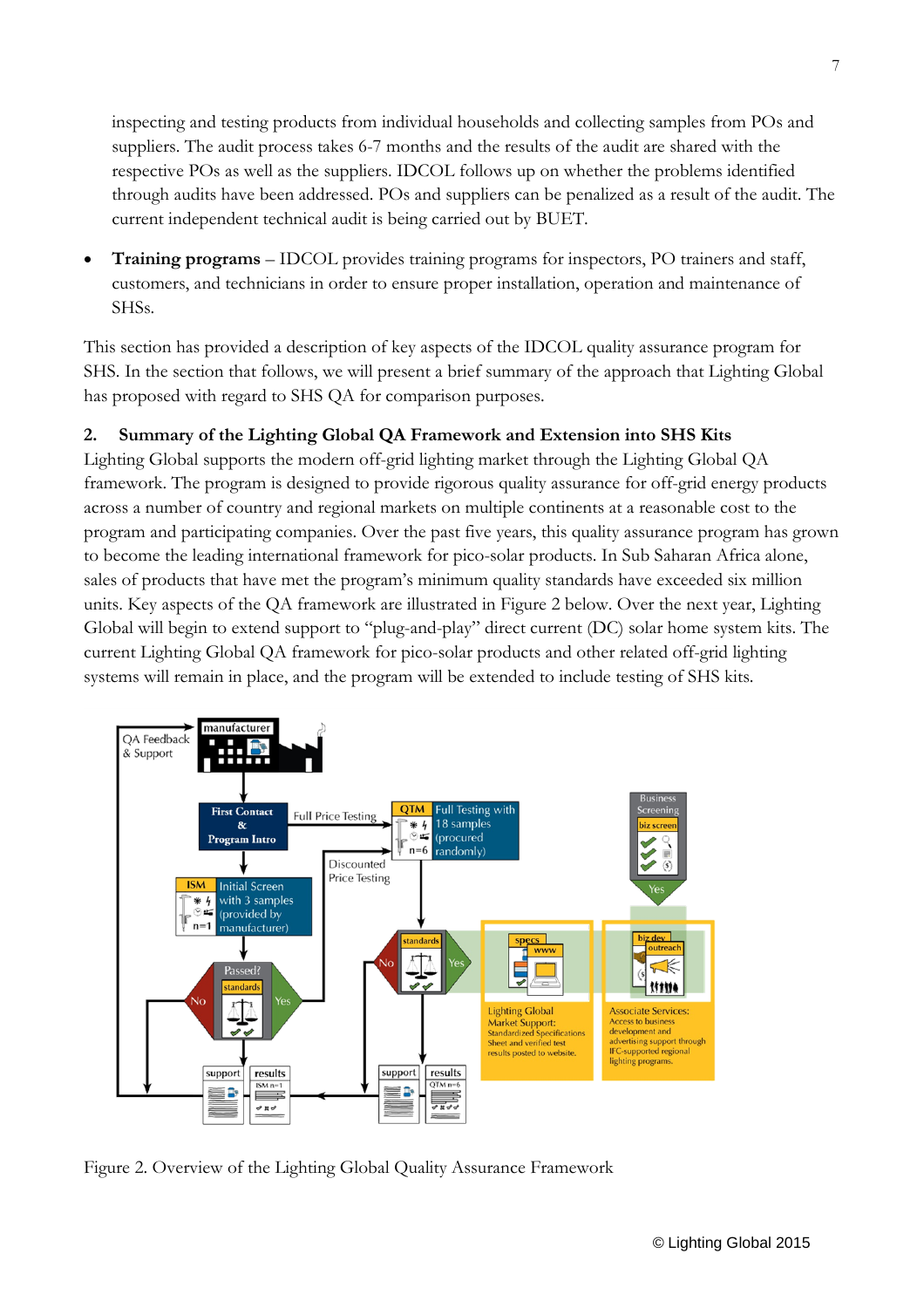The Lighting Global QA framework consists primarily of three key components:

- Test methods and quality standards;
- Testing and verification; and
- Communication to stakeholders.

These components are described in more detail below.

#### 2.1 **Test methods and quality standards**

Lighting Global has developed three test methods to meet the unique needs of stakeholders in the market for off-grid lighting products. The test methods assess the performance of individual components of the product, such as the LED, battery, and PV module, as well as system-level metrics such as run time, physical ingress and water protection, and durability. The test methods and individual procedures for smaller off-grid lighting products are institutionalized in IEC 62257-9-5. Once completed, the methods for evaluating SHS kits will also likely be submitted to the IEC for publication. Moreover, many of the test procedures included in the draft SHS test methods draw from existing international standards such as those published by IEC. The three test methods are detailed briefly below:

- The **Quality Test Method (QTM)** is the flagship test method of Lighting Global. It is used to verify if products meet the Lighting Global Quality Standards, to verify companies' claims, and to provide input information for the Standardized Specification Sheets that are published through the Lighting Global website. For the QTM, product units are randomly selected for testing from a warehouse at the product's assembly location or in the commercial market. For SHS kits, selection of up to 16 product units is proposed to enable the designated laboratory to evaluate the product with a sample size of four for each test that is conducted. The full cost of the QTM for SHS kits is yet to be determined, but it may exceed the cost of testing smaller off-grid lighting products (\$6,000 - \$8,000) and will depend on the laboratory. QTM test results are valid for two years.
- The **Initial Screening Method (ISM)** is an abbreviated version of the QTM that is designed to be a lower cost and faster turnaround option. It provides rapid feedback about emerging products and offers a low-cost assessment of a new product's likelihood of passing the full QTM. For the ISM, four product units are selected by the companies themselves for testing. The four units allow the designated test lab to complete each test with a sample size of one.
- The **Market Check Method (MCM)** testing is carried out on products that have passed the QTM and currently have quality verified status. It uses test methods that are very similar to the ISM tests, but the samples for MCM testing are selected randomly from the retail market sales channels without necessarily notifying the company. The sample size for each test can range from 1 to 6, depending on the objective of the test. The MCM is used to confirm whether products that have met the Lighting Global Quality Standards according to QTM testing continue to provide the same level of performance over the two-year validity of the QTM test results. If the product fails MCM testing, additional testing may be required at the company's expense; if the product does not meet the requirements after this additional testing or if the company chooses not to pursue the testing, then the product loses its status as one that meets the Lighting Global Quality Standards.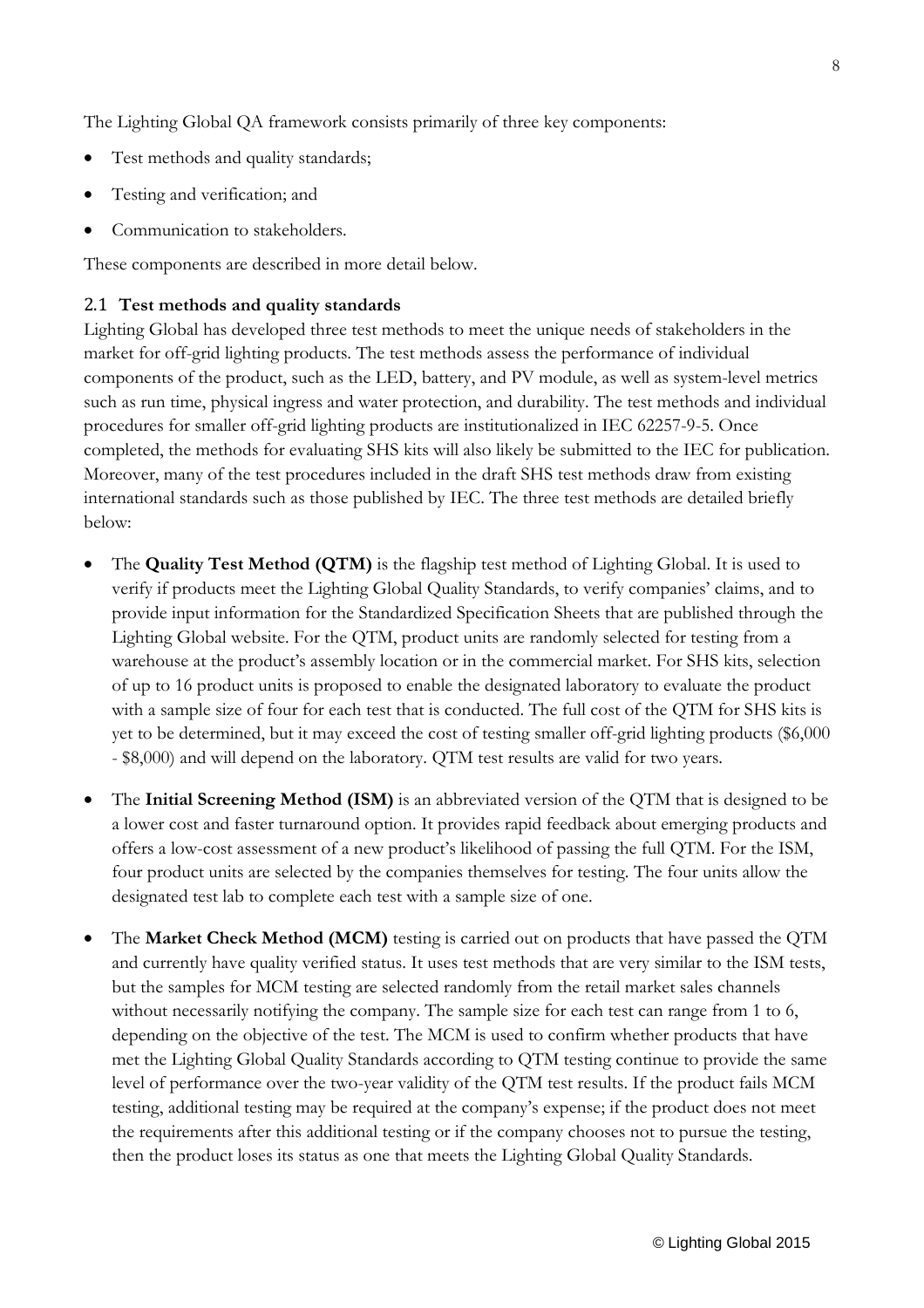The Lighting Global Quality Standards define requirements for truth in advertising, durability, quality, lumen maintenance, and warranty terms. Companies are required to offer a minimum 1-year warranty for pico-solar products. For SHS kits, a minimum 3-year warranty on the system is being proposed, with a lower minimum 2-year warranty on batteries. If the results of QTM testing of a product verify that it meets the Quality Standards, the product will be listed on the Lighting Global website and the company will be eligible to apply for Associate status and business support services from Lighting Global and the associated regional programs, Lighting Africa and Lighting Asia. The Lighting Global Quality Standards for pico-solar products are outlined in Appendix A. A draft Lighting Global Quality Standard for SHS kits is available on the Lighting Global website's Stakeholder [Engagement](https://www.lightingglobal.org/activities/qa/stakeholder-engagement/) section. The draft standard for SHS kits uses a similar approach to the pico-solar Quality Standard. Additional details can be found on the [Lighting](https://www.lightingglobal.org/activities/qa/standards/) Global website.

## 2.2 **Testing and verification**

The second key component of the Lighting Global QA framework is testing and verification, which Lighting Global carries out using the test methods described above. Tests are currently conducted at seven independent test laboratories, and additional labs are in the process of being added to the network. Test laboratories outside of the Lighting Global network may also conduct testing to verify whether a product meets the Lighting Global Quality Standards; however, the lab must carry appropriate accreditations, demonstrate relevant capabilities, and be approved by Lighting Global prior to testing.

## 2.3 **Communication**

The third key component of the Lighting Global QA framework is communication of test results. Products that meet the Quality Standards after undergoing QTM testing receive a Standardized Specification Sheet (SSS). The SSS is used to communicate the results of QTM product testing by summarizing the results in an easy-to-read format that allows comparisons between products.

In addition, products that have met the Quality Standards receive a Lighting Global Verification Letter, which can be used as proof that a product meets the Standards. The SSS and Verification Letters are also posted to the Lighting Global website.

The SSS and Verification Letters are used primarily as an entry qualification to access business development services through regional lighting programs supported by the IFC and World Bank, such as Lighting Africa and Lighting Asia. In addition to this primary purpose, both documents are posted publicly to enable other organizations, governments, or consumers to assess whether products have met the Quality Standards and reference key performance results.

In the final section of this report, we provide a brief summary of key points presented in this document, including a summary of key differences between the IDCOL and Lighting Global quality assurance frameworks.

#### **3. Conclusion**

Both the IDCOL and Lighting Global programs have achieved substantial success in supporting the development of markets for off-grid solar systems. In both cases, an effective quality assurance framework has proved to be an essential element of this success. The quality assurance programs differ substantially, but the differences can be attributed to differences in the context and resources associated with the respective programs. The IDCOL QA framework is designed to manage quality in the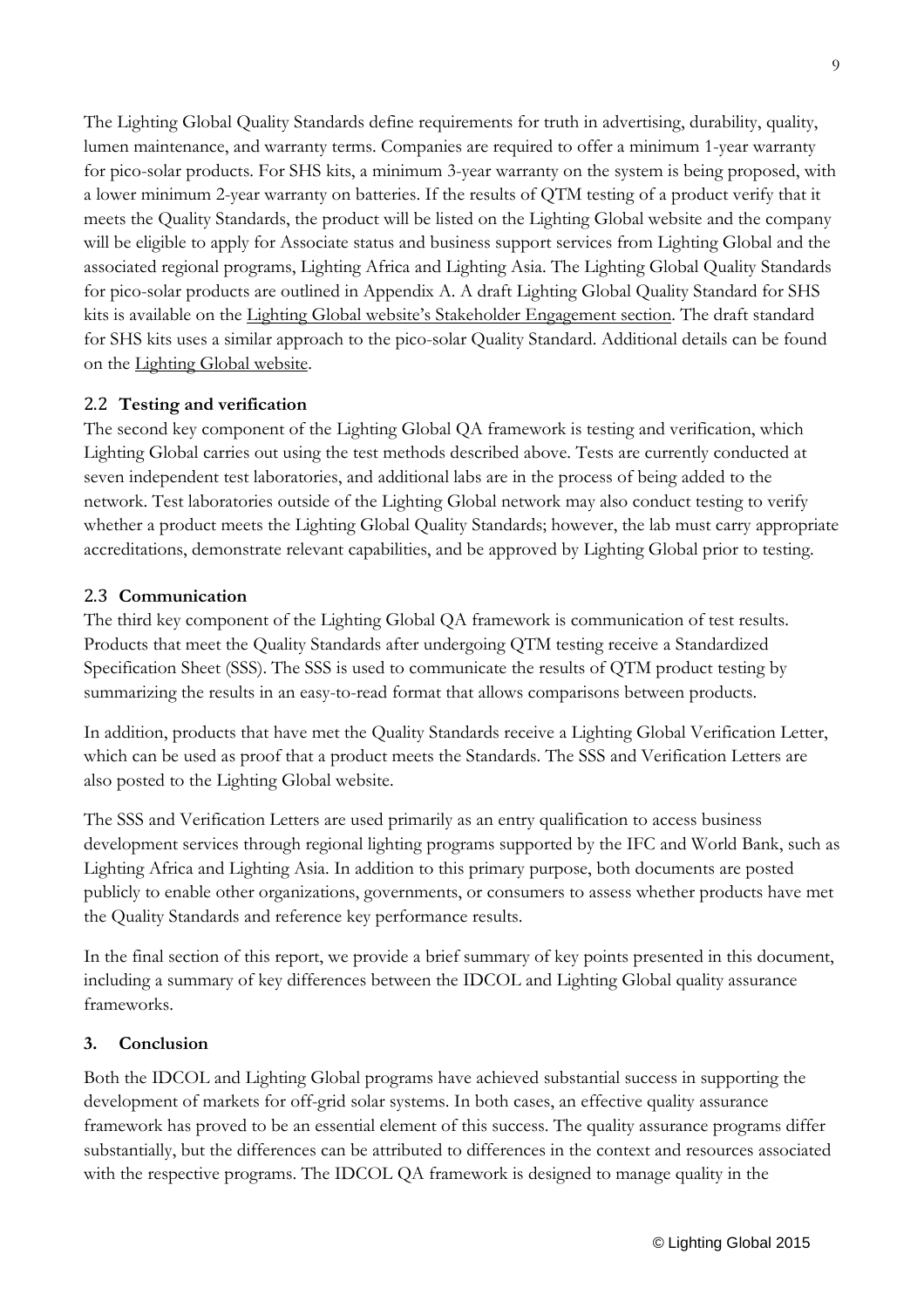Bangladesh SHS market, which is characterized by sales based on long-term concessional financing. In contrast, the Lighting Global quality assurance program is designed to support the development of commercial markets for solar off-grid products in many country and regional markets on multiple continents. In each case, the design of the quality assurance program is logical, but the designs differ because the programs are operating in distinct contexts and with differing levels of access to resources.

## **4. Acknowledgements**

The Lighting Global team would like to thank Dipta Majumder (IDCOL), Chandrasekar Govindarajalu (Lighting Asia, IFC), Anil Cabraal (renewable energy specialist), Chris Greacen (Palang Thai), Robinson Alazraki (TOTAL), and Hans Peter Birkhofer (GOGLA) for providing thoughtful review comments.

## **5. References**

Islam, S. M. M. (2014, April 25). IDCOL Solar Home System Program. IDCOL.

Technical Standards Committee. (2014, July). Technical Specifications for Solar Home System (SHS). Retrieved from <http://idcol.org/download/a86508e6f1ecc4bf3ac0f1c8ed6038cb.pdf>

## **6. Further information**

Lighting Global – Website: [www.lightingglobal.org](http://www.lightingglobal.org/) Email: [qa@lightingglobal.org](mailto:qa@lightingglobal.org)

IDCOL SHS Program – Website: [www.idcol.org/home/solar](http://www.idcol.org/home/solar)